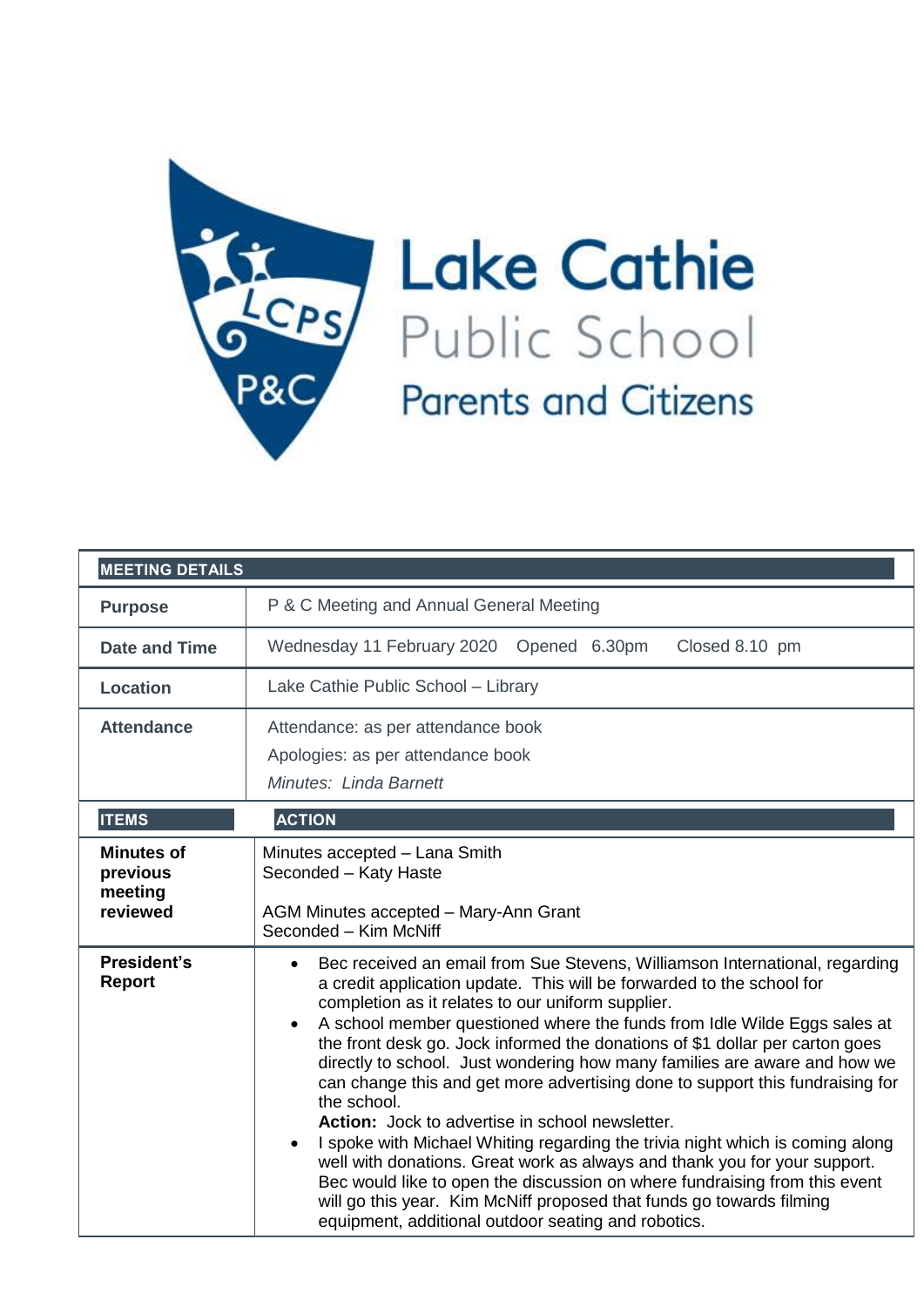|                              | Agreed by all present.<br>Bec believes there is a need to create a Facebook identity for the P&C. This<br>will be an important tool for the future. We might get more of a response to<br>activities if posts are coming from the P&C group rather than an individual. It<br>would be a separate independent identity. Code of Conduct or management<br>practice to be developed about what can be approved and posted.<br>Action: President appointed at the AGM to investigate.<br>I would just like to finish with a big thank you to the P&C team. A lot of time<br>$\bullet$<br>and effort goes into each job and it is greatly appreciated. And to our regular<br>teaching staff and parents that take time to come to each meeting, thank you<br>for your time and commitment.                                                                                                                                                                                                                                                                                                                                                                                                                     |
|------------------------------|-----------------------------------------------------------------------------------------------------------------------------------------------------------------------------------------------------------------------------------------------------------------------------------------------------------------------------------------------------------------------------------------------------------------------------------------------------------------------------------------------------------------------------------------------------------------------------------------------------------------------------------------------------------------------------------------------------------------------------------------------------------------------------------------------------------------------------------------------------------------------------------------------------------------------------------------------------------------------------------------------------------------------------------------------------------------------------------------------------------------------------------------------------------------------------------------------------------|
| Treasurer's<br><b>Report</b> | Bank account balances - \$669.59 main \$7070.66 canteen \$3357.29<br>$\bullet$<br>savings Total of \$11097.54<br>All bills have been paid. We can access savings if a big bill is received.<br>$\bullet$<br>Expenditure for swimming carnival representatives \$300. Donations towards<br>$\bullet$<br>swim scheme \$1080.<br>Have tried again to meet with the auditor, without success.<br>$\bullet$<br>Auditor costs about \$900 per year. If we move the canteen management over<br>to the school and we just have fundraising, there would not be a lot of<br>accounting to do.<br>We could go through the accounts at the P&C meeting. Two executive<br>members could monitor expenditure and accounting procedures.                                                                                                                                                                                                                                                                                                                                                                                                                                                                                |
| Principal's<br><b>Report</b> | Jock Garven read out minutes of previous Annual General Meeting.<br>All actions were completed.<br>Motion: Mary-Ann Grant<br>Seconded: Kim McNiff<br>Jock Garven declared all positions vacant. Nominations received:<br><b>President - Bec Bouldin</b><br>Self-Nominated - Bec Bouldin<br>Seconded - Sarah Jones<br>Voted in via show of hands.<br>Vice President - Mary-Ann Grant<br>Self Nominated - Mary-Ann Grant<br>Seconded - Lana Smith<br>Voted in via show of hands.<br>Treasurer - Roger Bussell<br>Self Nominated - Roger Bussell<br>Seconded – Katy Haste<br>Voted in via show of hands<br><b>Assistant Treasurer- No nominations</b><br><b>Secretary - Linda Barnett</b><br>Nominated - Kim McNiff<br>Seconded - Kylie Whiting<br>Voted in via show of hands<br>Congratulations to all nominees<br><b>General Committee – all other financial members</b><br>Principal's Report:<br>Congratulations to the 2019 committees and volunteers. Congratulations to<br>$\bullet$<br>the P&C team and certainly the Executive for being in their roles. I would like<br>to acknowledge the committees and all the work behind the scenes. Lovely<br>support behind the scenes. Really appreciated. |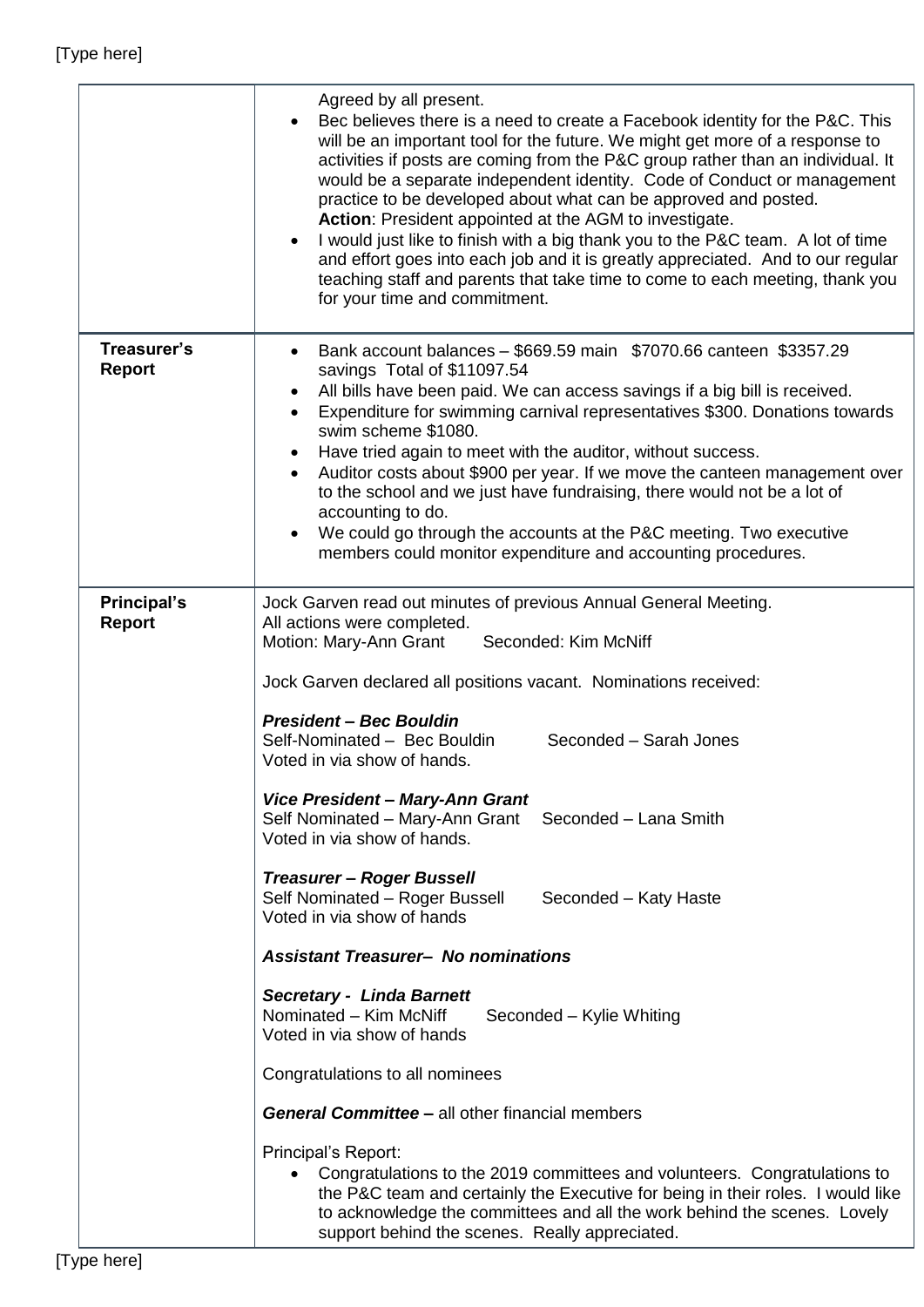| <b>Student Achievements:</b><br>6 children supported by P&C to attend swimming competitions. One family to<br>attend the State swimming carnival.<br>One student will be attending the state carnival for cricket. Support will be<br>$\bullet$<br>provided.<br>There will be a review of support funding in the near future. Currently financial<br>$\bullet$<br>assistance for families travelling to North Coast is \$50 and State level, \$100.<br>I attended the pool for the final day of intensive swim program. Believe it is<br>$\bullet$<br>money very well spent. The money covers the additional bus costs.<br>Lovely to see the growing tolerance of students with disability and additional<br>$\bullet$<br>support needs. Unbelievably accepted by their peers.<br>Lots of things happening with sports. Lots of gala days and clinics. We will<br>$\bullet$<br>continue to apply for grant funding for primary programs. Looking at a K-2<br>gymnastics program next year. Having great success going out of school for<br>sport programs.<br>Creative Arts groups further developing over time - Dance, Choir, Band<br>$\bullet$ |
|---------------------------------------------------------------------------------------------------------------------------------------------------------------------------------------------------------------------------------------------------------------------------------------------------------------------------------------------------------------------------------------------------------------------------------------------------------------------------------------------------------------------------------------------------------------------------------------------------------------------------------------------------------------------------------------------------------------------------------------------------------------------------------------------------------------------------------------------------------------------------------------------------------------------------------------------------------------------------------------------------------------------------------------------------------------------------------------------------------------------------------------------------|
|                                                                                                                                                                                                                                                                                                                                                                                                                                                                                                                                                                                                                                                                                                                                                                                                                                                                                                                                                                                                                                                                                                                                                   |
| Parental Participation:                                                                                                                                                                                                                                                                                                                                                                                                                                                                                                                                                                                                                                                                                                                                                                                                                                                                                                                                                                                                                                                                                                                           |
| Lovely parental participation.<br>Parent teacher discussions will be held soon. In the second semester we will<br>trial a child lead parent teacher conference. We will be encouraging kids to<br>take ownership of their learning goals.<br>Kinder colour days have been reduced a little this year.<br>$\bullet$<br>Currently increasing community volunteers for our reading program.<br>$\bullet$<br>We would like to encourage parents to participate in our Easter raffles,<br>Mother and Father's day stalls.                                                                                                                                                                                                                                                                                                                                                                                                                                                                                                                                                                                                                              |
|                                                                                                                                                                                                                                                                                                                                                                                                                                                                                                                                                                                                                                                                                                                                                                                                                                                                                                                                                                                                                                                                                                                                                   |
|                                                                                                                                                                                                                                                                                                                                                                                                                                                                                                                                                                                                                                                                                                                                                                                                                                                                                                                                                                                                                                                                                                                                                   |
| <b>Staff Success:</b>                                                                                                                                                                                                                                                                                                                                                                                                                                                                                                                                                                                                                                                                                                                                                                                                                                                                                                                                                                                                                                                                                                                             |
| Lovely settling into the new year with students. Like all schools we have<br>some school blues issues. Finding once the children come into the school<br>they are settled very quickly.                                                                                                                                                                                                                                                                                                                                                                                                                                                                                                                                                                                                                                                                                                                                                                                                                                                                                                                                                           |
| We have 13 classes this year.<br>٠                                                                                                                                                                                                                                                                                                                                                                                                                                                                                                                                                                                                                                                                                                                                                                                                                                                                                                                                                                                                                                                                                                                |
| Performance and Development Plan accreditation - three have achieved<br>$\bullet$<br>initial accreditation. This is a huge body of work that we insist is achieved<br>with "depth".                                                                                                                                                                                                                                                                                                                                                                                                                                                                                                                                                                                                                                                                                                                                                                                                                                                                                                                                                               |
| We have a whole school Teacher Professional Learning project that will be<br>$\bullet$<br>ongoing. Deep syllabus outcome and continuum of knowledge, focus on<br>writing, accreditation and teaching standards. Writing and reading are a two<br>year focus leading into mathematics in 2020-2021.                                                                                                                                                                                                                                                                                                                                                                                                                                                                                                                                                                                                                                                                                                                                                                                                                                                |
| We are providing leadership opportunities for students and a Peer Support<br>$\bullet$                                                                                                                                                                                                                                                                                                                                                                                                                                                                                                                                                                                                                                                                                                                                                                                                                                                                                                                                                                                                                                                            |
| Program.                                                                                                                                                                                                                                                                                                                                                                                                                                                                                                                                                                                                                                                                                                                                                                                                                                                                                                                                                                                                                                                                                                                                          |
| Robotics - first Lego League<br>٠                                                                                                                                                                                                                                                                                                                                                                                                                                                                                                                                                                                                                                                                                                                                                                                                                                                                                                                                                                                                                                                                                                                 |
| <b>HVCS Ceremony of Excellence</b>                                                                                                                                                                                                                                                                                                                                                                                                                                                                                                                                                                                                                                                                                                                                                                                                                                                                                                                                                                                                                                                                                                                |
|                                                                                                                                                                                                                                                                                                                                                                                                                                                                                                                                                                                                                                                                                                                                                                                                                                                                                                                                                                                                                                                                                                                                                   |
| <b>Community Spirit:</b>                                                                                                                                                                                                                                                                                                                                                                                                                                                                                                                                                                                                                                                                                                                                                                                                                                                                                                                                                                                                                                                                                                                          |
| We still remain a school that is heavily spoken about. Other schools quite<br>interested in what is going on at Lake Cathie. Word around is that LCPS is a<br>fantastic indication of what a community can achieve – students – families –<br>staff.                                                                                                                                                                                                                                                                                                                                                                                                                                                                                                                                                                                                                                                                                                                                                                                                                                                                                              |
| 3 different Ministers have been to the school in 4 visits.<br>$\bullet$                                                                                                                                                                                                                                                                                                                                                                                                                                                                                                                                                                                                                                                                                                                                                                                                                                                                                                                                                                                                                                                                           |
|                                                                                                                                                                                                                                                                                                                                                                                                                                                                                                                                                                                                                                                                                                                                                                                                                                                                                                                                                                                                                                                                                                                                                   |
| <b>Facilities Update:</b>                                                                                                                                                                                                                                                                                                                                                                                                                                                                                                                                                                                                                                                                                                                                                                                                                                                                                                                                                                                                                                                                                                                         |
| Looking at a home for the uniform outlet in the new build.                                                                                                                                                                                                                                                                                                                                                                                                                                                                                                                                                                                                                                                                                                                                                                                                                                                                                                                                                                                                                                                                                        |
| Tomorrow everyone will receive a plan of the school and what will change on<br>$\bullet$                                                                                                                                                                                                                                                                                                                                                                                                                                                                                                                                                                                                                                                                                                                                                                                                                                                                                                                                                                                                                                                          |
| the access for busses and cars. A temporary fence and gate to be erected for                                                                                                                                                                                                                                                                                                                                                                                                                                                                                                                                                                                                                                                                                                                                                                                                                                                                                                                                                                                                                                                                      |
| play times. It will be trialled day by day.                                                                                                                                                                                                                                                                                                                                                                                                                                                                                                                                                                                                                                                                                                                                                                                                                                                                                                                                                                                                                                                                                                       |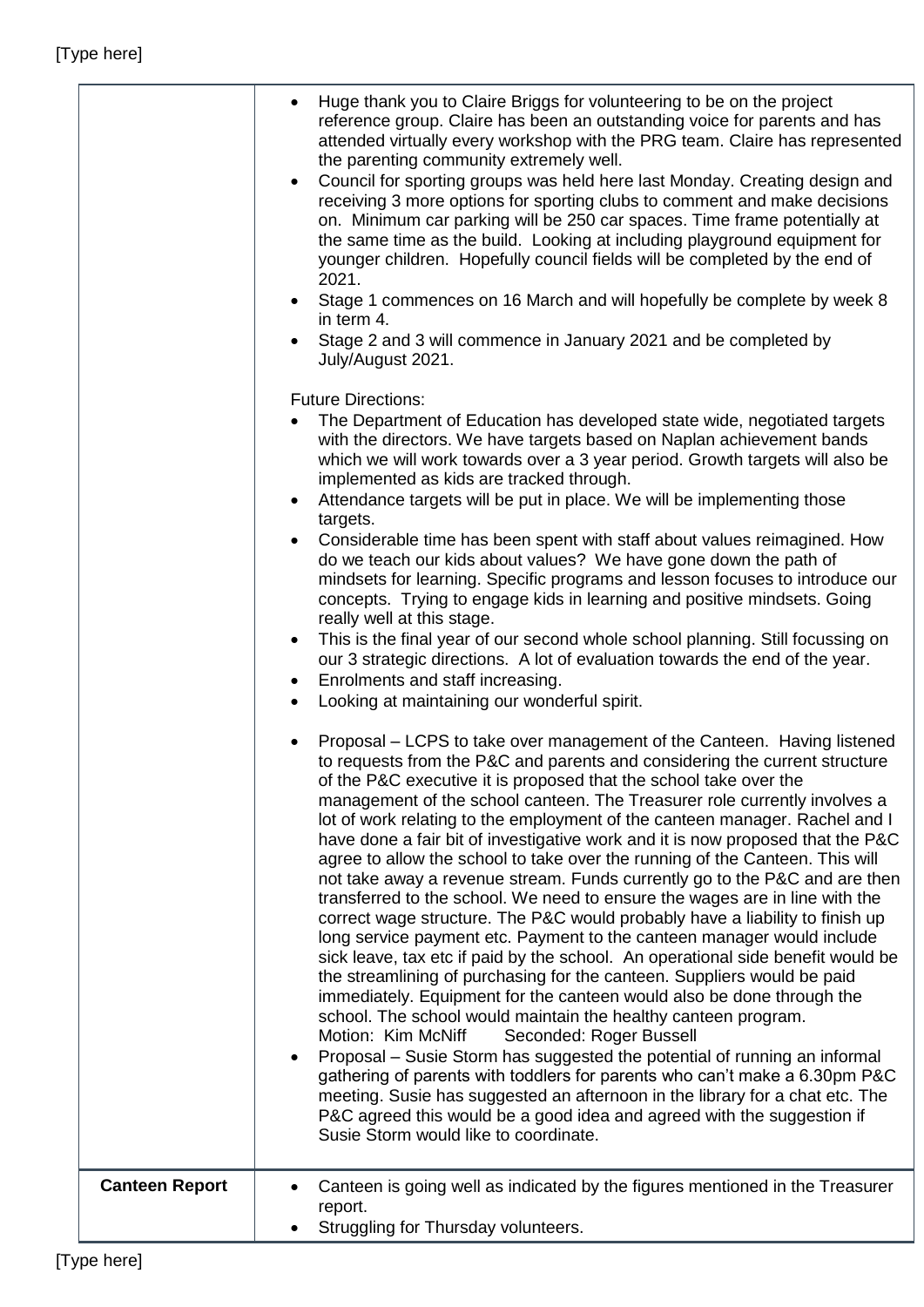|                                          | Sippa straw day this coming Monday. The students on excursion will have<br>$\bullet$<br>their sippa day on Thursday.<br>Meal deal note home tomorrow. Looking at a meatball sub day on 30 March.<br>$\bullet$<br>New twisted frozen yoghurts are proving very popular. Gone through 11 to 12<br>$\bullet$<br>boxes already.<br>Have introduced a birthday bucket. We have received 3 orders for this week.<br>Can order on line or pay at office.<br>New toasting machine purchased. Invoice to be paid \$75.                                                                                                                                                                                                                                                                                                                                                                                                                                                                                                                                                                                                                                                                                                                                                                                                                                                                                                                                                                                                                                                                                                                                                                                                                                                                                                                                                                                                                                                                                                                                                                                       |
|------------------------------------------|-----------------------------------------------------------------------------------------------------------------------------------------------------------------------------------------------------------------------------------------------------------------------------------------------------------------------------------------------------------------------------------------------------------------------------------------------------------------------------------------------------------------------------------------------------------------------------------------------------------------------------------------------------------------------------------------------------------------------------------------------------------------------------------------------------------------------------------------------------------------------------------------------------------------------------------------------------------------------------------------------------------------------------------------------------------------------------------------------------------------------------------------------------------------------------------------------------------------------------------------------------------------------------------------------------------------------------------------------------------------------------------------------------------------------------------------------------------------------------------------------------------------------------------------------------------------------------------------------------------------------------------------------------------------------------------------------------------------------------------------------------------------------------------------------------------------------------------------------------------------------------------------------------------------------------------------------------------------------------------------------------------------------------------------------------------------------------------------------------|
| <b>Fundraising</b><br><b>Information</b> | Discussions regarding the Trivia night have been undertaken. Michael is the<br>$\bullet$<br>driving force behind the donations. Kim McNiff met with Kylie and Michael<br>and ran through what a reduced night would look like. Not wanting to do a<br>scaled down version. There are expectations from parents who have<br>previously attended.<br>We will look at fine tuning the running of the event. Looking at having the<br>$\bullet$<br>auctions earlier in the night.<br>Pre-organisation is pretty much under control. On the actual night we are<br>lacking in help and will look at this issue to make the night go a bit smoother.<br>The running sheet from last year is being revised to minimise disruption to the<br>$\bullet$<br>trivia part of the night and to allow for a better flow with raffles and auctions.<br>A business letter outlining fundraising goals has been approved for use.<br>٠<br>A letter to parents regarding donations to go out in week 8.<br>$\bullet$<br>Tickets will go on sale week 1 term 2.<br>$\bullet$<br>A Trivia night poster is currently being designed and will be ready in the next<br>$\bullet$<br>week to start advertising the event.<br>Donations from businesses have already started coming in. We have two<br>P&C representatives who will approach businesses to avoid doubling up and<br>to provide consistency.<br>Suggestion to use cash donations to purchase a holiday package "An Aussie"<br>Family Getaway" with the possibility of a BIG 4 voucher, woollies and fuel<br>vouchers.<br>Instead of a coin toss we will be looking at an outside game with a similar<br>prize.<br>Karin Haleblian suggested a fundraising idea with the new build. There could<br>be the provision for a brick wall where families can purchase a<br>commemorative paver. This has been done at Wauchope Public School.<br>Kim, Karin and Rachel will investigate further. Jock will approach the Courier<br>to advertise and will include asking if prior families would like to be involved.<br>Photos and info package to be put together. |
| <b>Uniform Report</b>                    | Lana Smith reported that a review on all pricing has been done in line with<br>pricing the supplier has given us. The jacket has gone up \$8.00. We have<br>been able to maintain most prices. Awaiting a price on tunic dresses.<br>Winter uniforms – the school purchased a lot of winter uniforms when it<br>started and after 5 years we are only now getting towards the end of the<br>stock. Big W has \$15 dark navy long trousers for boys rather than paying the<br>\$35 for the school one. Lana Smith will try to source a style to replace and<br>inform parents through the newsletter where they can purchase. Jock advised<br>that an update will be done in the newsletter of the uniform policy and<br>expectations by the end of the term.<br>A note on jumpers will be sent home shortly. If purchased by the agreed time<br>there will be a saving on the cost of the jumper for parents.<br>Still seeking second hand donations of uniforms for resale.                                                                                                                                                                                                                                                                                                                                                                                                                                                                                                                                                                                                                                                                                                                                                                                                                                                                                                                                                                                                                                                                                                                        |